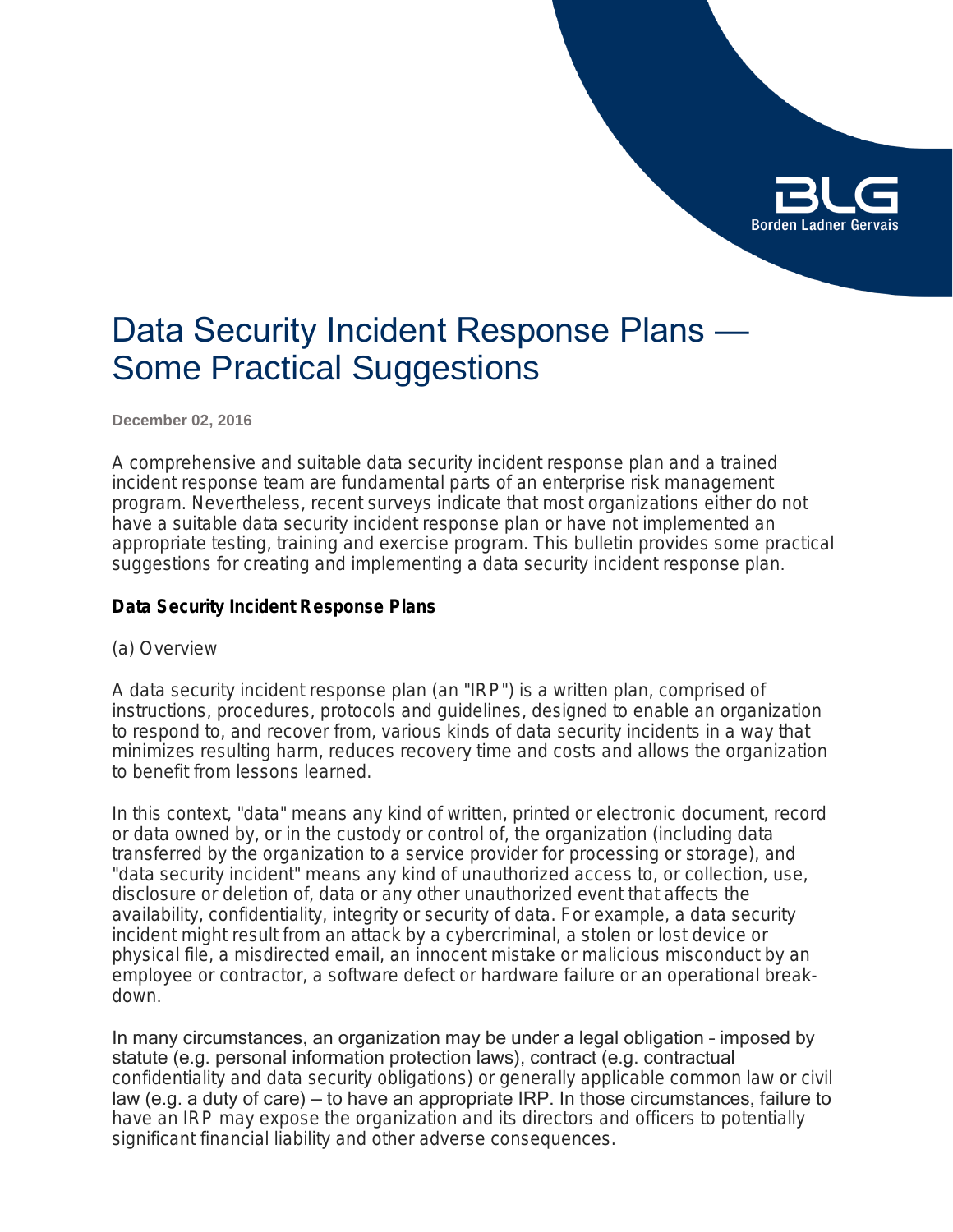# (b) Practical Recommendations

Following are some practical recommendations for an IRP:

- Basic Requirements: An IRP should identify the incident response team members (both internal personnel and external advisors and consultants) and their respective roles and responsibilities, and set out the procedures they should follow to respond to and recover from a data security incident, to assess and mitigate the business and legal risks resulting from the incident and to take appropriate measures to prevent the same or a similar incident in the future. The IRP should cover all phases of a data security incident response – discovery (initial assessment and team activation), containment, recovery, post-recovery investigation and post-incident review and report.
- Actionable/Practicable: An IRP should be a short, simple document that specifies reasonable tasks and achievable outcomes, assigns accountability to specific incident response team members, and provides guidance and advice to help the incident response team make important technical, business and legal decisions in a timely manner. An IRP should be practicable and flexible for use in various scenarios and circumstances, and should recognize the need for incident response team leaders to use reasonable, informed judgment when deciding how to respond to an incident. An IRP should include pre-determined but flexible procedures (known as "playbooks") and checklists for various kinds of incidents and guidelines for important decisions.
- Best Practices/Guidance: An IRP should be consistent with current best practices and guidance issued by relevant regulators and self-regulatory organizations. For recent examples, see BLG bulletins *[Guidance for Defending and Responding to](https://blg.com/en/News-And-Publications/Pages/Publication_4746.aspx)  [Ransomware Attacks](https://blg.com/en/News-And-Publications/Pages/Publication_4746.aspx)* (November 2016), [Cyber Risk Management — G7](https://blg.com/en/News-And-Publications/Pages/Publication_4694.aspx)  *[Cybersecurity Guidelines for the Financial Sector](https://blg.com/en/News-And-Publications/Pages/Publication_4694.aspx)* (October 2016), *[Cyber Risk](https://blg.com/en/News-And-Publications/Pages/Publication_4657.aspx)*  Management - New York State Regulation for Financial Institutions (September 2016) and [Cyber Risk Management — Regulatory Guidance from the Canadian](https://blg.com/en/News-And-Publications/Pages/Publication_4673.aspx)  *[Securities Administrators](https://blg.com/en/News-And-Publications/Pages/Publication_4673.aspx)*(September 2016).
- Legal Compliance: An IRP should be consistent with applicable laws (including laws of general application and relevant sector-specific laws) in each relevant jurisdiction (e.g. jurisdictions where the organization is located and jurisdictions where customers are located) and obligations imposed by the organization's contracts and commitments (e.g. the organization's privacy policy).
- Legal Advice and Legal Privilege: An IRP should mandate the involvement of legal counsel throughout the incident response process and should specify procedures to establish and maintain legal privilege protection for legal advice and technical investigations conducted for legal purposes. For more information, see BLG bulletin Cyber Risk Management — Legal Privilege Strategy –  $Part 1$  and  $Part 2$  (July 2016).
- Internal Communications: An IRP should include procedures and protocols for communications among incident response team members and for communications between incident response team members and other organization personnel, so that those communications are effective, secure and confidential even if the organization's standard communications systems are compromised by the incident.
- Record Keeping: An IRP should include procedures and protocols for the incident response team's creation of secure and confidential records regarding the incident and related response activities for use by the team while responding to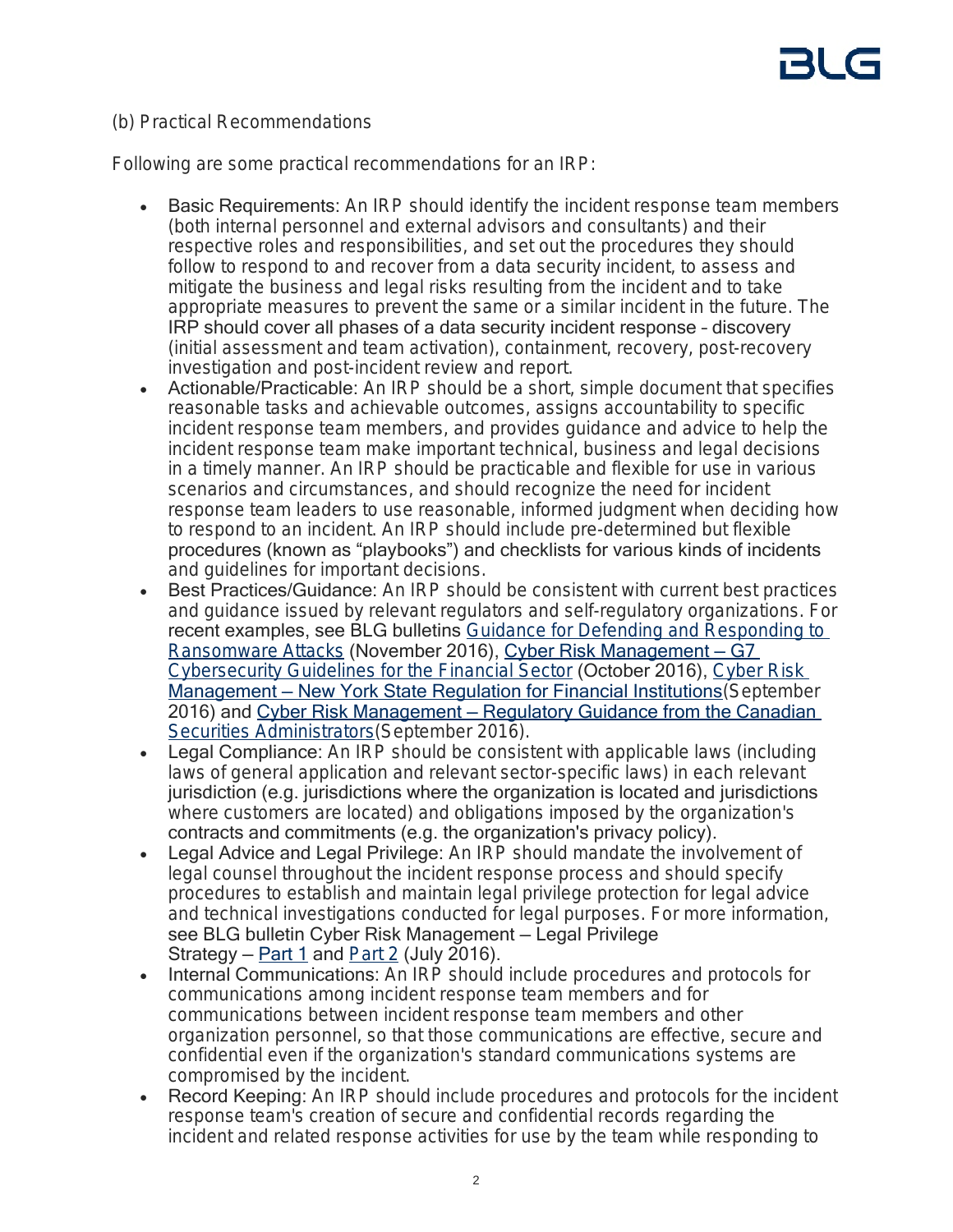the incident and to enable the organization to comply with legal record retention and breach notification requirements.

- Evidence Collection: An IRP should include a protocol for the incident response team's collection and preservation of physical and electronic evidence (e.g. system log files and surveillance tapes) for use in regulatory investigations and legal proceedings. The protocol should enable the organization to establish the authenticity, reliability and trustworthiness of the evidence.
- Notification and Information Sharing: An IRP should include guidelines for determining whether, when and how the organization should give notice of a data security incident to affected individuals, organizations, regulators (e.g. privacy commissioners), law enforcement and other persons (e.g. insurers). Those guidelines should reflect the organization's data incident notification obligations under statute, contract and generally applicable common law and civil law. For more information, see BLG bulletin Cyber-Risk Management — Data Incident *Notification Obligations* (October 2015).
- Review: An organization should review its IRP on a regular basis to ensure that the IRP is consistent with the organization's current circumstances, satisfies applicable business, technical and legal requirements, and reflects lessons learned from previous data security incidents and the organization's testing, training and exercise program.

# **Testing, Training and Exercise Programs**

An organization should have a testing, training and exercise ("TT&E") program to help ensure that the organization's IRP is up-to-date and the organization's personnel and information technology systems are in a state of readiness, so that the organization is able to respond to data security incidents in a timely, effective and lawful manner.

In many circumstances, there may be a legal requirement, imposed by statute, contract or generally applicable common law or civil law, for an organization to have a TT&E program. In those circumstances, failure to have a TT&E program may expose an organization and its directors and officers to potentially significant financial liability and other adverse consequences.

An effective TT&E program requires careful planning and continuous effort. A TT&E program should include tests of the information technology systems required to execute the IRP, training of incident response team members and other relevant personnel, and exercises based on scenarios of simulated data security incidents to enable the incident response team to simulate the execution of the IRP. An organization should conduct TT&E events periodically, and should properly document TT&E activities for future reference and use as evidence in investigations and legal proceedings.

For more information about TT&E programs, see BLG bulletin *[Cyber Incident Response](https://blg.com/en/News-And-Publications/Pages/Publication_4516.aspx)*  Plans - Test, Train and Exercise (May 2016).

# **Legal Considerations**

The preparation and execution of an IRP and a related TT&E program usually present important legal issues, including compliance with record retention, notification, reporting and disclosure obligations, privacy/personal information protection laws, labour/employment laws and evidence laws. An organization should involve legal